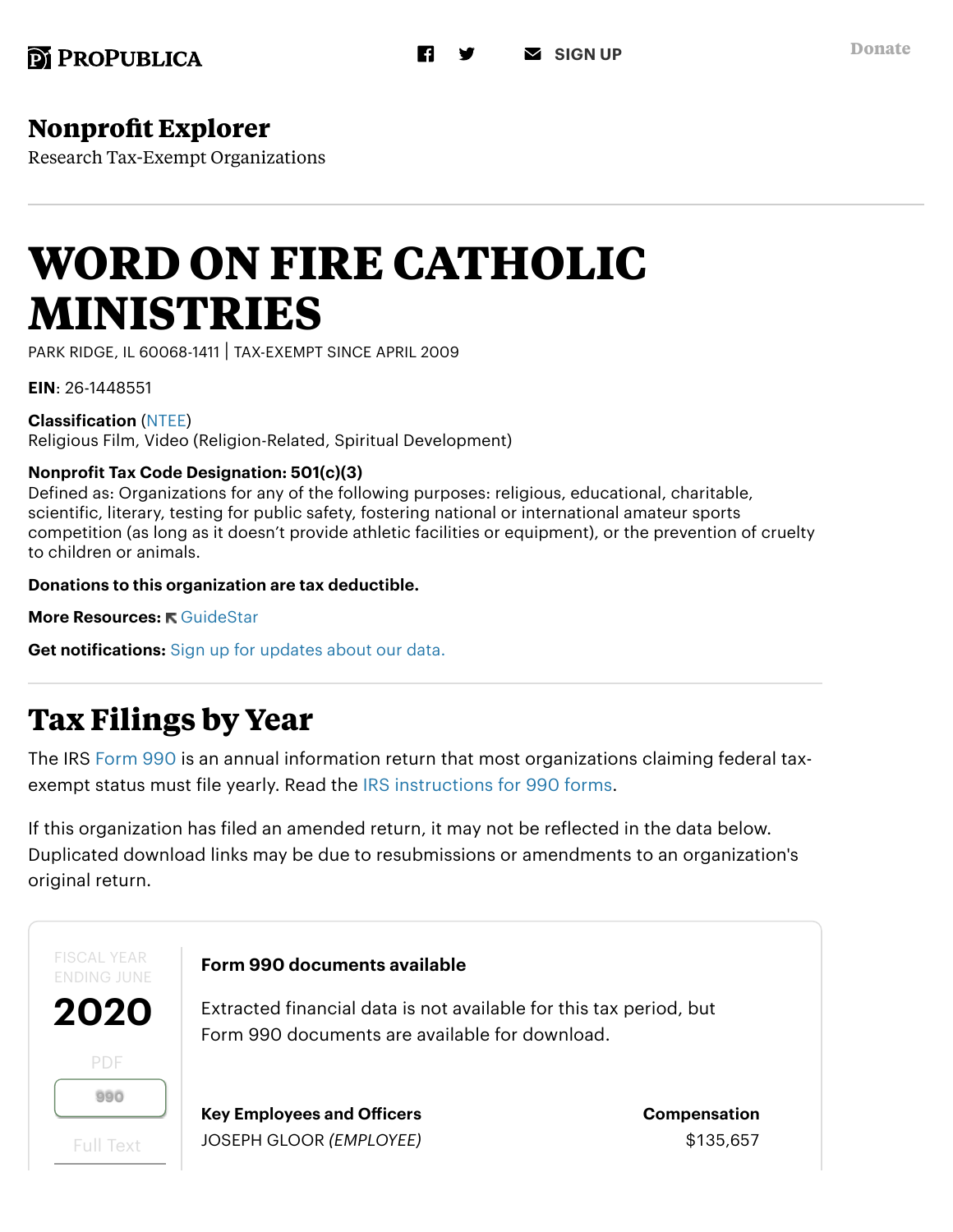| 990 (FILED ON      | <b>JOHN BARRON (DIRECTOR)</b>          | \$127,975 |
|--------------------|----------------------------------------|-----------|
| MAY 25, 2021)      | BRANDON VOGT (EMPLOYEE)                | \$126,031 |
| <b>Full Filing</b> | SEAN LEE (EMPLOYEE)                    | \$116,029 |
|                    | JONATHAN BATOR (EMPLOYEE)              | \$115,145 |
| Schedules -        | FATHER STEVE GRUNOW (PRESIDENT)        | \$58,904  |
|                    | <b>BISHOP ROBERT BARRON (DIRECTOR)</b> | \$37,694  |
| Raw XML            | <b>JOE GUINAN (DIRECTOR)</b>           | \$0       |
| 990                | <b>JOHN LEHOCKY (TREASURER)</b>        | \$0       |
|                    | DIANE ARCHIBALD (SECRETARY)            | \$0       |
|                    | <b>JIM PERRY (DIRECTOR)</b>            | \$0       |
|                    | <b>JOHN POWERS (DIRECTOR)</b>          | \$0       |
|                    | JOHN CROGHAN (DIRECTOR)                | \$0       |
|                    | MIKE BENZ (DIRECTOR)                   | \$0       |
|                    | STEVE STRAUS (DIRECTOR)                | \$0       |
|                    | - Show less                            |           |

#### Help Keep Nonprofit Explorer Free!

If you have used our data or site in your research or reporting, add credit and a link to Nonprofit Explorer in your story or publication and [let us know.](mailto:NonProfitExplorer@propublica.org?subject=Nonprofit%20Explorer%20citation)

| <b>FISCAL YEAR</b><br><b>ENDING JUNE</b> | <b>Total Revenue</b>                                  | \$4,598,701                |                                  |
|------------------------------------------|-------------------------------------------------------|----------------------------|----------------------------------|
| 2019                                     | <b>Total Functional Expenses</b><br><b>Net income</b> | \$3,057,984<br>\$1,540,717 |                                  |
| <b>PDF</b>                               | <b>Notable sources of revenue</b>                     |                            | <b>Percent of total revenue</b>  |
|                                          | Contributions                                         | \$2,395,247                | 52.1%                            |
| 990                                      | Program services                                      | \$0                        |                                  |
|                                          | Investment income                                     | \$145,735                  | 3.2%                             |
| <b>Full Text</b>                         | Bond proceeds                                         | \$0                        |                                  |
|                                          | Royalties                                             | \$0                        |                                  |
| 990 (FILED ON                            | Rental property income<br>Net fundraising             | \$0<br>\$0                 |                                  |
| NOV. 25, 2020)                           | Sales of assets                                       | \$0                        |                                  |
| <b>Full Filing</b>                       | Net inventory sales                                   | \$2,057,719                | 44.7%                            |
|                                          | Other revenue                                         | \$0                        |                                  |
| Schedules -                              |                                                       |                            |                                  |
|                                          | <b>Notable expenses</b>                               |                            | <b>Percent of total expenses</b> |
|                                          | Executive compensation                                | \$0                        |                                  |
| Raw XML                                  | Professional fundraising fees                         | \$0                        |                                  |
| 990                                      | Other salaries and wages                              | \$1,564,221                | 51.2%                            |
|                                          | <b>Other</b>                                          |                            |                                  |
|                                          | <b>Total Assets</b>                                   | \$10,672,847               |                                  |
|                                          | <b>Total Liabilities</b>                              | \$472,820                  |                                  |
|                                          | <b>Net Assets</b>                                     | \$10,200,027               |                                  |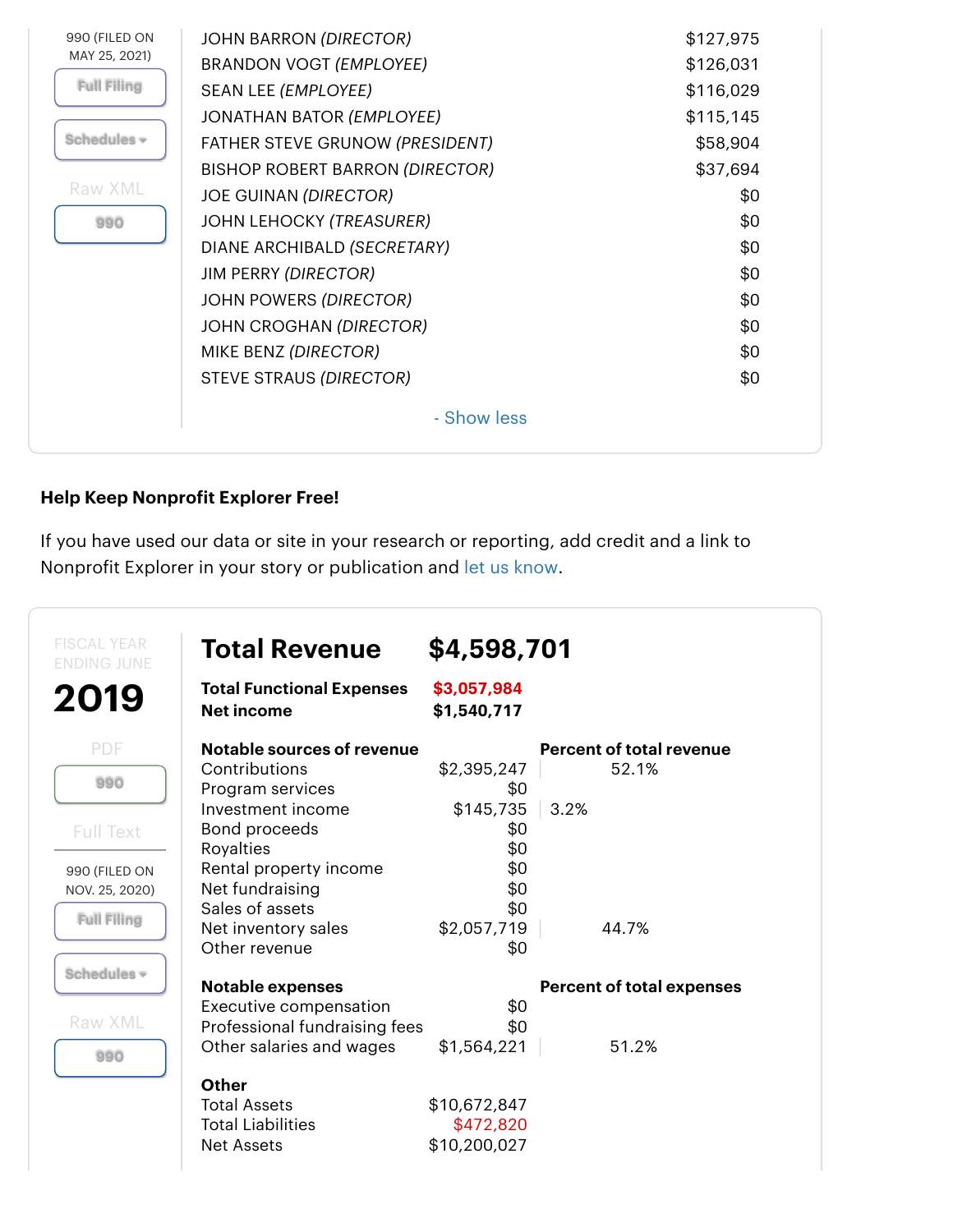| <b>Key Employees and Officers</b>      | <b>Compensation</b> |
|----------------------------------------|---------------------|
| FATHER STEVE GRUNOW (PRESIDENT)        | \$58,245            |
| <b>BISHOP ROBERT BARRON (DIRECTOR)</b> | \$37,132            |
| <b>JOE GUINAN (DIRECTOR)</b>           | \$0                 |

FATHER STEVE GRUNOW (*PRESIDENT*) \$58,245  $$37,132$ 

+ Show more

| <b>Total Revenue</b>                                  | \$3,689,064              |                                  |
|-------------------------------------------------------|--------------------------|----------------------------------|
| <b>Total Functional Expenses</b><br><b>Net income</b> | \$2,698,761<br>\$990,303 |                                  |
| <b>Notable sources of revenue</b>                     |                          | <b>Percent of total revenue</b>  |
| Contributions                                         | \$1,505,118              | 40.8%                            |
| Program services                                      | \$0                      |                                  |
| Investment income                                     | \$5,927                  | $\vert$ 0.2%                     |
| Bond proceeds                                         | \$0                      |                                  |
| Royalties                                             | \$0                      |                                  |
| Rental property income                                | \$0                      |                                  |
| Net fundraising<br>Sales of assets                    | \$0<br>\$0               |                                  |
| Net inventory sales                                   | \$2,178,019              | 59.0%                            |
| Other revenue                                         | \$0                      |                                  |
|                                                       |                          |                                  |
| <b>Notable expenses</b>                               |                          | <b>Percent of total expenses</b> |
| Executive compensation                                | \$0                      |                                  |
| Professional fundraising fees                         | \$0                      |                                  |
| Other salaries and wages                              | \$1,221,189              | 45.2%                            |
| <b>Other</b>                                          |                          |                                  |
| <b>Total Assets</b>                                   | \$8,768,613              |                                  |
| <b>Total Liabilities</b>                              | \$109,303                |                                  |
| <b>Net Assets</b>                                     | \$8,659,310              |                                  |
| <b>Key Employees and Officers</b>                     |                          | <b>Compensation</b>              |
| FATHER STEVE GRUNOW (PRESIDENT)                       |                          | \$55,892                         |
|                                                       |                          |                                  |
| <b>BISHOP ROBERT BARRON (DIRECTOR)</b>                |                          | \$35,485                         |
| <b>JOE GUINAN (DIRECTOR)</b>                          |                          | \$0                              |
|                                                       | + Show more              |                                  |

FISCAL YEAR ENDING JUNE

2017

Total Revenue \$1,402,341

Total Functional Expenses \$1,748,923 Net income  $-$ \$346,582

Notable sources of revenue **Percent of total revenue** 

PDF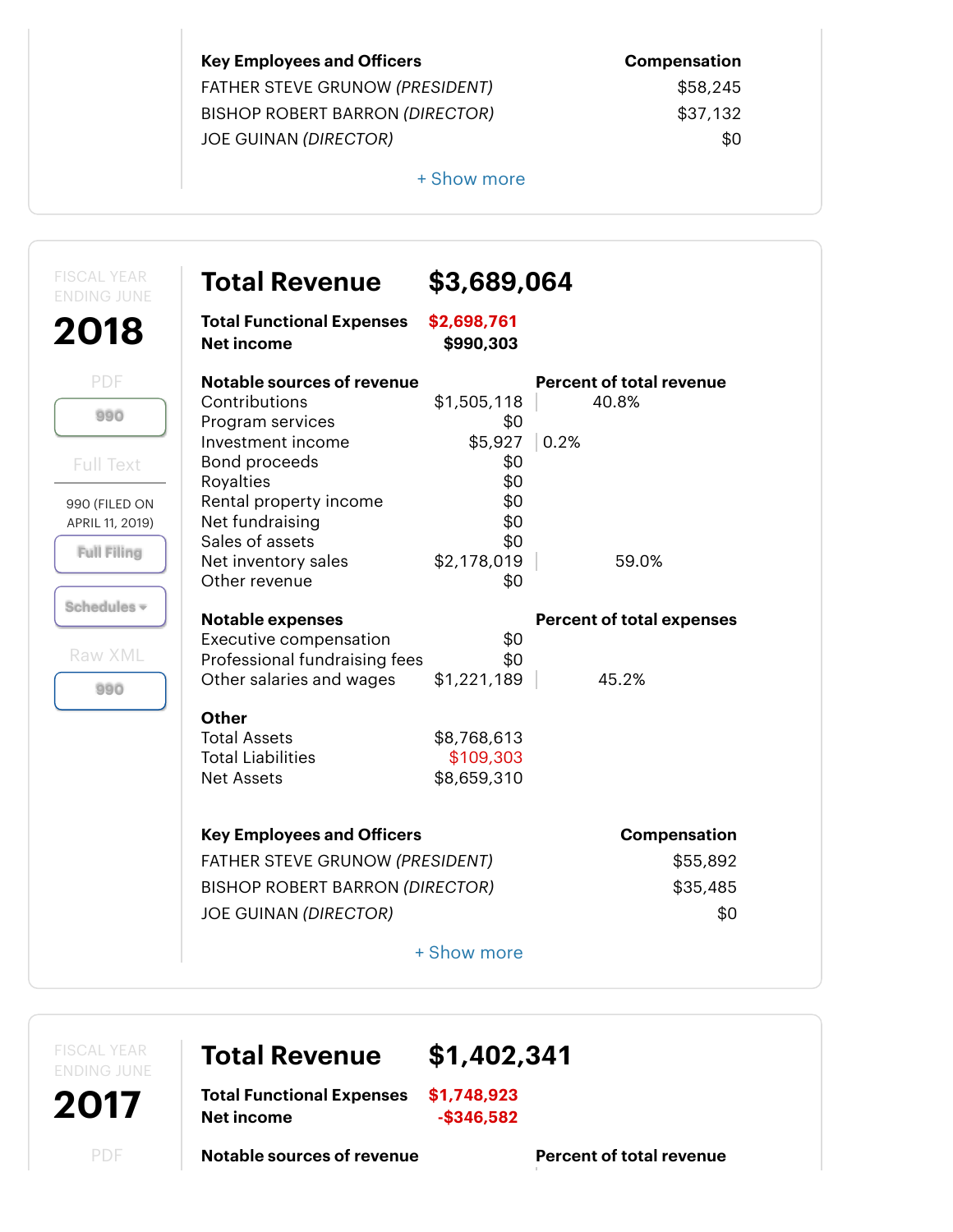| 990 | Contributions<br>Program services<br>Investment income<br>Bond proceeds<br>Royalties<br>Rental property income<br>Net fundraising<br>Sales of assets<br>Net inventory sales<br>Other revenue | \$524,488<br>\$0<br>\$162<br>\$0<br>\$0<br>\$0<br>\$0<br>\$0<br>\$877,691<br>\$0 | 37.4%<br>0.0%<br>62.6%                            |
|-----|----------------------------------------------------------------------------------------------------------------------------------------------------------------------------------------------|----------------------------------------------------------------------------------|---------------------------------------------------|
|     | <b>Notable expenses</b><br>Executive compensation<br>Professional fundraising fees<br>Other salaries and wages                                                                               | \$87,400<br>\$0<br>\$966,097                                                     | <b>Percent of total expenses</b><br>5.0%<br>55.2% |
|     | <b>Other</b><br><b>Total Assets</b><br>Total Liabilities<br>Net Assets                                                                                                                       | \$8,013,903<br>\$344,896<br>\$7,669,007                                          |                                                   |

FISCAL YEAR ENDING JUNE

2016

Full Text

990 (FILED ON AUG. 9, 2017)

[Full Filing](https://projects.propublica.org/nonprofits/organizations/261448551/201700729349300320/full)

Schedules **▾**

Raw XML

[990](https://s3.amazonaws.com/irs-form-990/201700729349300320_public.xml)

| <b>Total Revenue</b> | \$2,949,545 |  |
|----------------------|-------------|--|
|                      |             |  |

| <b>Total Functional Expenses</b> | \$2,552,242 |
|----------------------------------|-------------|
| Net income                       | \$397,303   |

| <b>Notable sources of revenue</b> |             | <b>Percent of total revenue</b>  |
|-----------------------------------|-------------|----------------------------------|
| Contributions                     | \$1,168,344 | 39.6%                            |
| Program services                  | \$0         |                                  |
| Investment income                 | \$217       | $ 0.0\%$                         |
| Bond proceeds                     | \$0         |                                  |
| Royalties                         | \$0         |                                  |
| Rental property income            | \$0         |                                  |
| Net fundraising                   | \$0         |                                  |
| Sales of assets                   | \$0         |                                  |
| Net inventory sales               | \$1,780,984 | 60.4%                            |
| Other revenue                     | \$0         |                                  |
| <b>Notable expenses</b>           |             | <b>Percent of total expenses</b> |
| Executive compensation            | \$0         |                                  |
| Professional fundraising fees     | \$0         |                                  |
| Other salaries and wages          | \$874,146   | 34.3%                            |
| <b>Other</b>                      |             |                                  |
| <b>Total Assets</b>               | \$8,156,779 |                                  |
| <b>Total Liabilities</b>          | \$141,191   |                                  |
| <b>Net Assets</b>                 | \$8,015,588 |                                  |
|                                   |             |                                  |
| <b>Key Employees and Officers</b> |             | Compensation                     |
| FATHER STEVE GRUNOW (PRESIDENT)   |             | \$50,000                         |
| <b>JOE GUINAN (DIRECTOR)</b>      |             | \$0                              |
| <b>JOHN LEHOCKY (TREASURER)</b>   |             | \$0                              |
|                                   |             |                                  |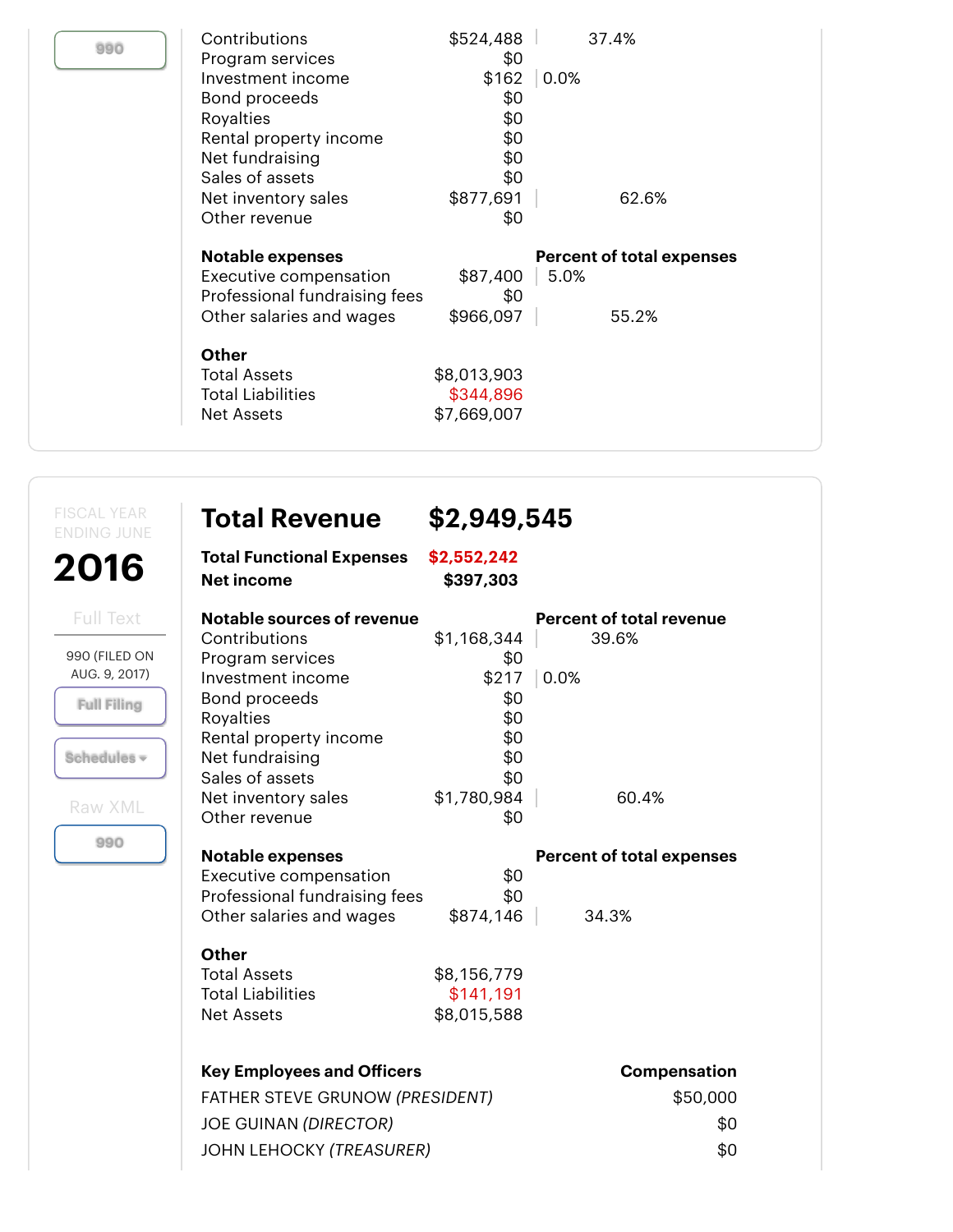| \$1,978,728<br>\$137,330<br>\$176,692<br>\$0<br>\$186<br>\$0<br>\$0<br>\$0<br>\$0<br>\$0<br>\$1,939,180<br>\$0<br>\$0<br>\$0<br>\$729,737 | <b>Percent of total revenue</b><br>8.4%<br>0.0%<br>91.6%<br><b>Percent of total expenses</b><br>36.9% |
|-------------------------------------------------------------------------------------------------------------------------------------------|-------------------------------------------------------------------------------------------------------|
|                                                                                                                                           |                                                                                                       |
|                                                                                                                                           |                                                                                                       |
|                                                                                                                                           |                                                                                                       |
|                                                                                                                                           |                                                                                                       |
|                                                                                                                                           |                                                                                                       |
|                                                                                                                                           |                                                                                                       |
|                                                                                                                                           |                                                                                                       |
|                                                                                                                                           |                                                                                                       |
|                                                                                                                                           |                                                                                                       |
|                                                                                                                                           |                                                                                                       |
|                                                                                                                                           |                                                                                                       |
|                                                                                                                                           |                                                                                                       |
|                                                                                                                                           |                                                                                                       |
|                                                                                                                                           |                                                                                                       |
|                                                                                                                                           |                                                                                                       |
| \$7,846,327                                                                                                                               |                                                                                                       |
| \$228,048<br>\$7,618,279                                                                                                                  |                                                                                                       |
|                                                                                                                                           |                                                                                                       |
|                                                                                                                                           | Compensation                                                                                          |
|                                                                                                                                           | \$50,000                                                                                              |
|                                                                                                                                           | \$0                                                                                                   |
|                                                                                                                                           | \$0                                                                                                   |
| + Show more                                                                                                                               | FATHER STEVE GRUNOW (DIRECTOR)                                                                        |

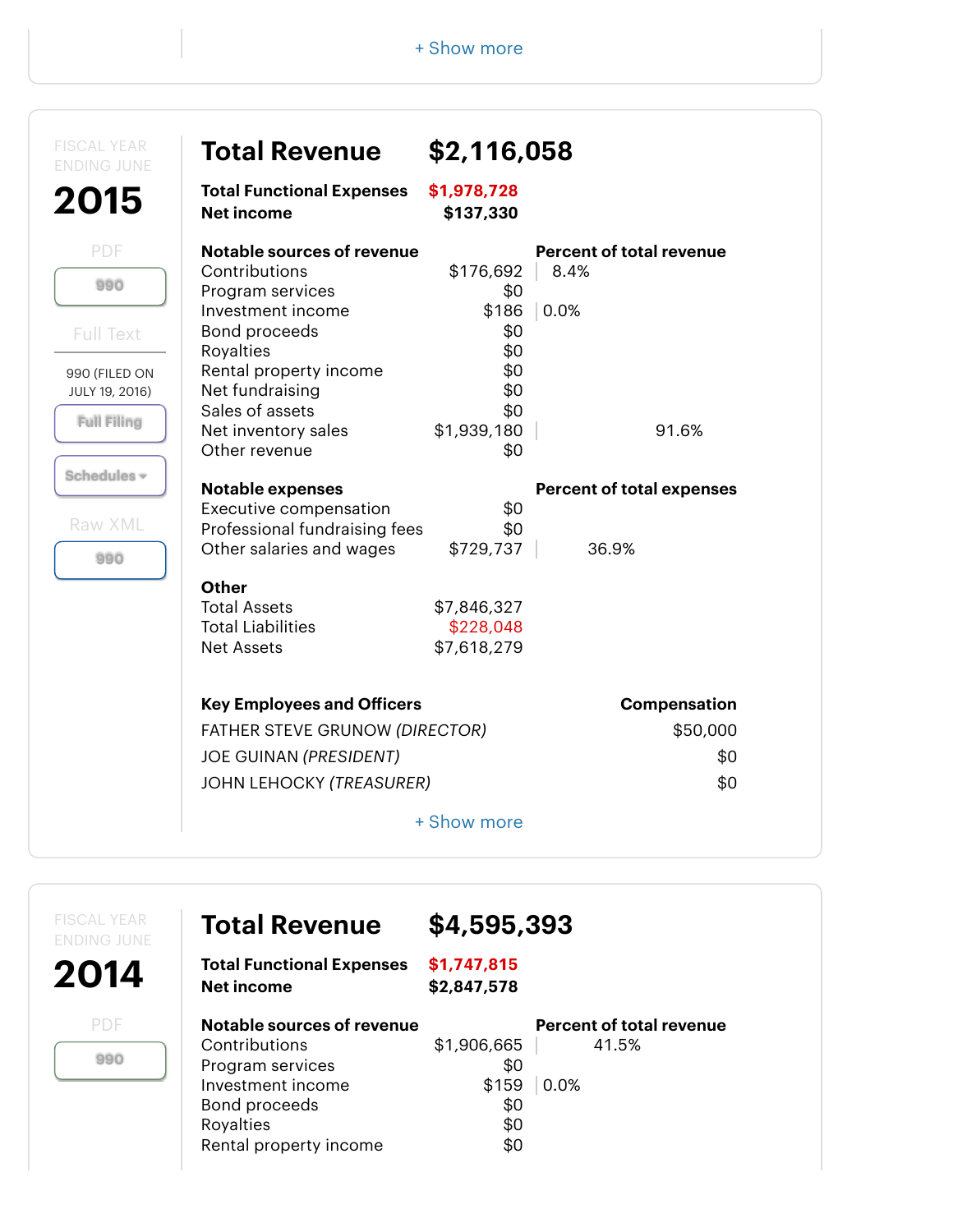| Net fundraising<br>Sales of assets<br>Net inventory sales<br>Other revenue | \$0<br>\$0<br>\$2,688,569<br>\$0 | 58.5%                            |
|----------------------------------------------------------------------------|----------------------------------|----------------------------------|
| <b>Notable expenses</b>                                                    |                                  | <b>Percent of total expenses</b> |
| Executive compensation                                                     | \$0                              |                                  |
| Professional fundraising fees                                              | \$0                              |                                  |
| Other salaries and wages                                                   | \$562,944                        | 32.2%                            |
| Other                                                                      |                                  |                                  |
| <b>Total Assets</b>                                                        | \$7,814,187                      |                                  |
| Total Liabilities                                                          | \$333,238                        |                                  |
| Net Assets                                                                 | \$7,480,949                      |                                  |
|                                                                            |                                  |                                  |

| <b>FISCAL YEAR</b><br><b>ENDING JUNE</b><br>2013 | <b>Total Revenue</b><br><b>Total Functional Expenses</b>                                                                                                                                                                                        | \$2,457,938<br>\$1,154,946                                                                        |                                                          |
|--------------------------------------------------|-------------------------------------------------------------------------------------------------------------------------------------------------------------------------------------------------------------------------------------------------|---------------------------------------------------------------------------------------------------|----------------------------------------------------------|
| PDF<br>990                                       | <b>Net income</b><br>Notable sources of revenue<br>Contributions<br>Program services<br>Investment income<br>Bond proceeds<br>Royalties<br>Rental property income<br>Net fundraising<br>Sales of assets<br>Net inventory sales<br>Other revenue | \$1,302,992<br>\$174,670<br>\$0<br>\$158<br>\$0<br>\$0<br>\$0<br>\$0<br>\$0<br>\$2,283,110<br>\$0 | <b>Percent of total revenue</b><br>7.1%<br>0.0%<br>92.9% |
|                                                  | <b>Notable expenses</b><br>Executive compensation<br>Professional fundraising fees<br>Other salaries and wages<br>Other<br><b>Total Assets</b><br><b>Total Liabilities</b><br><b>Net Assets</b>                                                 | \$0<br>\$0<br>\$416,704<br>\$4,732,254<br>\$98,885<br>\$4,633,369                                 | <b>Percent of total expenses</b><br>36.1%                |

| <b>FISCAL YEAR</b><br><b>ENDING JUNE</b> | <b>Total Revenue</b>                                                                 | \$4,971,959                |                                                  |
|------------------------------------------|--------------------------------------------------------------------------------------|----------------------------|--------------------------------------------------|
| 2012                                     | <b>Total Functional Expenses</b><br><b>Net income</b>                                | \$2,465,414<br>\$2,506,545 |                                                  |
| PDF<br>990                               | Notable sources of revenue<br>Contributions<br>Program services<br>Investment income | \$592,101<br>\$0<br>\$188  | <b>Percent of total revenue</b><br>11.9%<br>0.0% |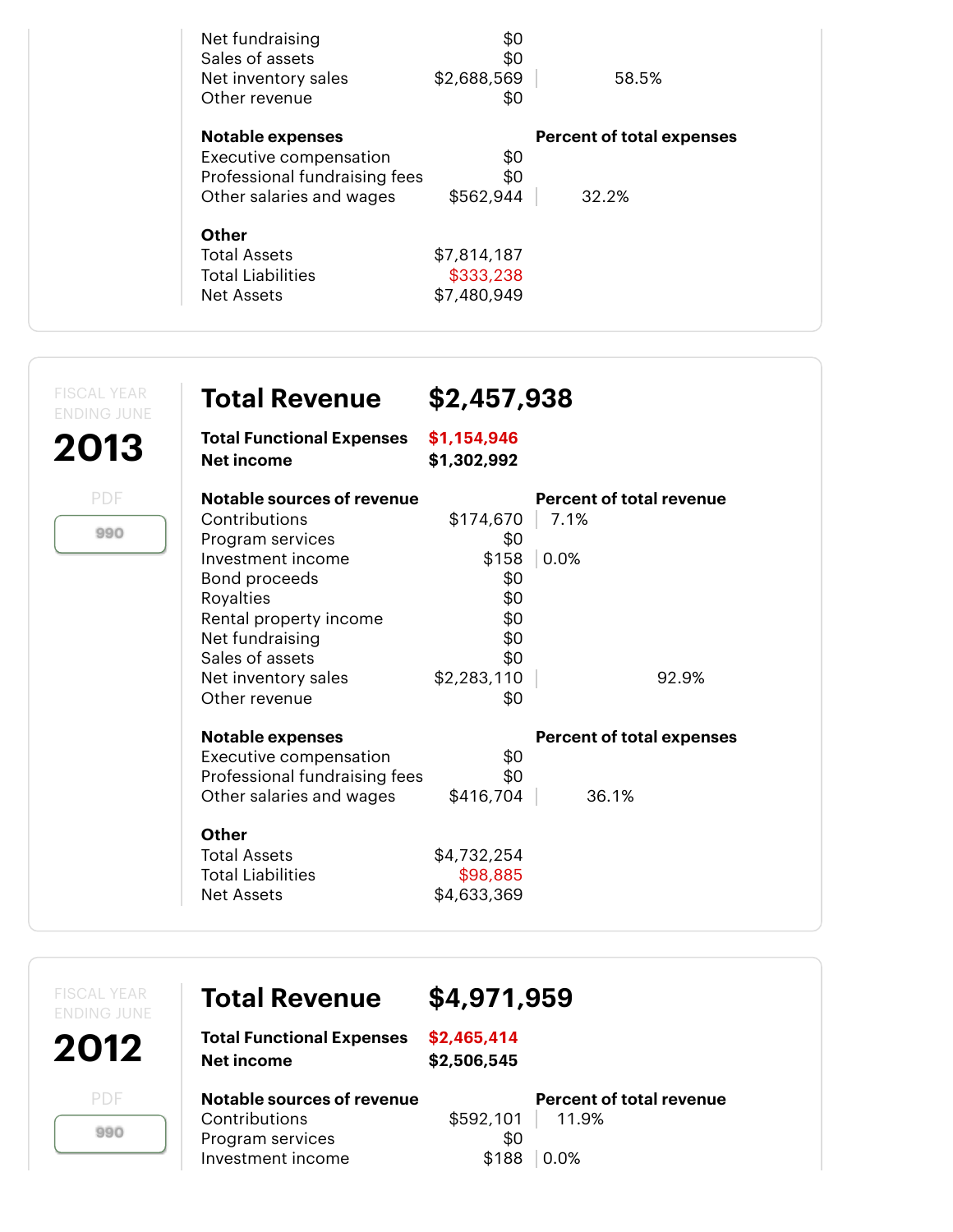| Raw XML<br>990 | Bond proceeds<br>Royalties<br>Rental property income<br>Net fundraising<br>Sales of assets<br>Net inventory sales<br>Other revenue | \$0<br>\$0<br>\$0<br>\$0<br>\$0<br>\$4,379,670<br>\$0 | 88.1%                            |
|----------------|------------------------------------------------------------------------------------------------------------------------------------|-------------------------------------------------------|----------------------------------|
|                | <b>Notable expenses</b>                                                                                                            |                                                       | <b>Percent of total expenses</b> |
|                | Executive compensation                                                                                                             | \$0                                                   |                                  |
|                | Professional fundraising fees                                                                                                      | \$132,464                                             | 5.4%                             |
|                | Other salaries and wages                                                                                                           | \$404,345                                             | 16.4%                            |
|                | Other                                                                                                                              |                                                       |                                  |
|                | <b>Total Assets</b>                                                                                                                | \$3,527,866                                           |                                  |
|                | Total Liabilities                                                                                                                  | \$197,489                                             |                                  |
|                | Net Assets                                                                                                                         | \$3,330,377                                           |                                  |
|                |                                                                                                                                    |                                                       |                                  |

| <b>FISCAL YEAR</b><br><b>Total Revenue</b><br><b>ENDING JUNE</b> | \$1,916,243              |                                  |
|------------------------------------------------------------------|--------------------------|----------------------------------|
| <b>Total Functional Expenses</b><br>2011<br><b>Net income</b>    | \$1,725,240<br>\$191,003 |                                  |
| PDF<br>Notable sources of revenue                                |                          | <b>Percent of total revenue</b>  |
| Contributions                                                    | \$1,915,841              | 100.0%                           |
| 990<br>Program services                                          | \$0                      |                                  |
| Investment income                                                | \$402                    | 0.0%                             |
| Bond proceeds                                                    | \$0                      |                                  |
| Royalties                                                        | \$0                      |                                  |
| Rental property income                                           | \$0                      |                                  |
| Net fundraising                                                  | \$0                      |                                  |
| Sales of assets                                                  | \$0                      |                                  |
| Net inventory sales                                              | \$0                      |                                  |
| Other revenue                                                    | \$0                      |                                  |
| <b>Notable expenses</b>                                          |                          | <b>Percent of total expenses</b> |
| Executive compensation                                           | \$0                      |                                  |
| Professional fundraising fees                                    | \$0                      |                                  |
| Other salaries and wages                                         | \$0                      |                                  |
| <b>Other</b>                                                     |                          |                                  |
| <b>Total Assets</b>                                              | \$874,669                |                                  |
| <b>Total Liabilities</b>                                         | \$50,837                 |                                  |
| <b>Net Assets</b>                                                | \$823,832                |                                  |

FISCAL YEAR ENDING JUNE

2010

#### Form 990 documents available

Extracted financial data is not available for this tax period, but Form 990 documents are available for download.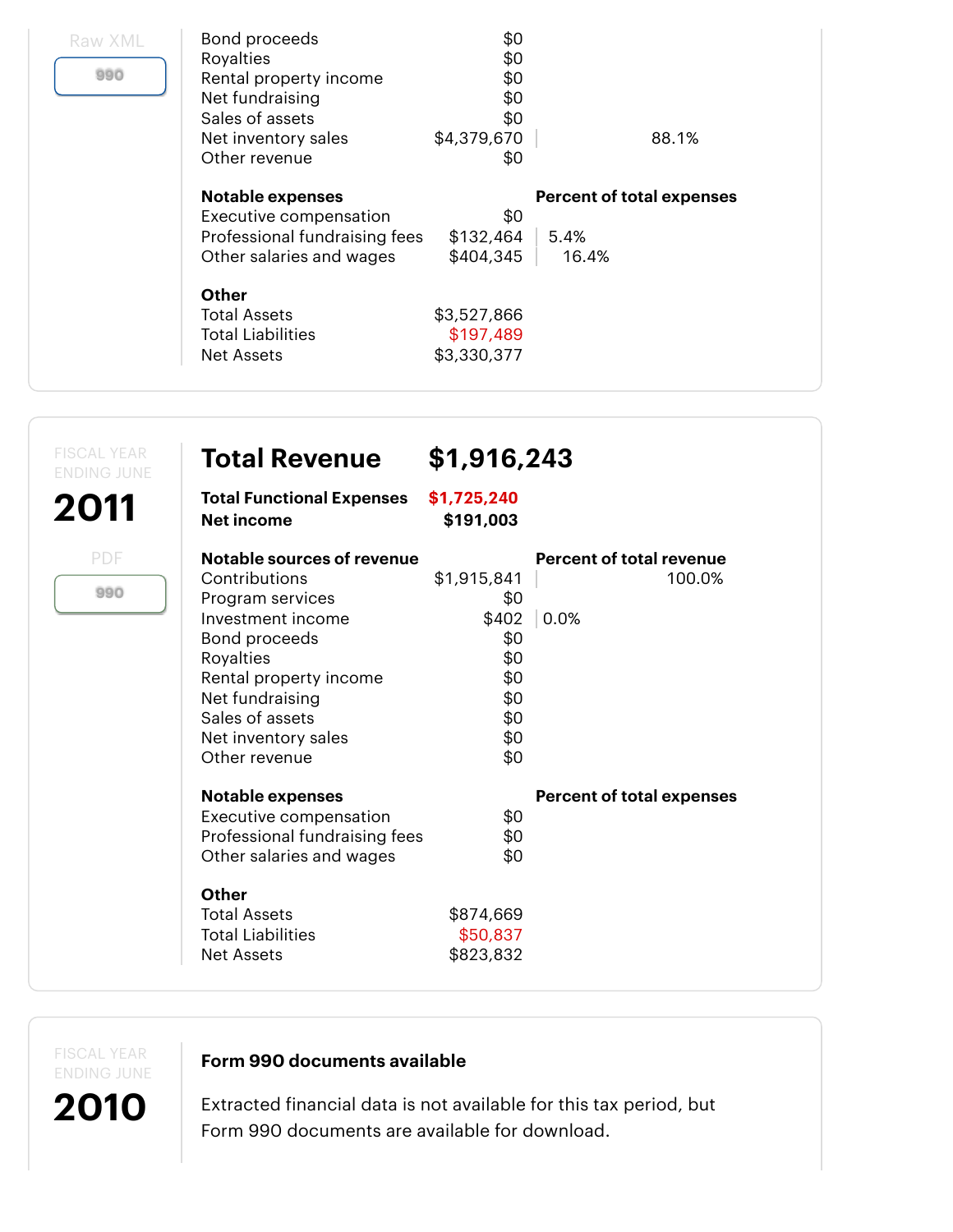PDF

[990](https://projects.propublica.org/nonprofits/display_990/261448551/2011_03_EO%2F26-1448551_990_201006)

## **Search for a Nonprofit**

Enter a nonprofit's name, a keyword, or city

Examples: [ProPublica](https://projects.propublica.org/nonprofits/search?q=ProPublica), [Research](https://projects.propublica.org/nonprofits/search?q=Research) or [Minneapolis](https://projects.propublica.org/nonprofits/search?q=Minneapolis)

| Any State |
|-----------|
|           |

Any Category

Any Type

SEARCH

[Advanced Search](https://projects.propublica.org/nonprofits/advanced_search) | [People Search](https://projects.propublica.org/nonprofits/name_search)

# **Get Email Updates**

Sign up to get ProPublica's biggest stories delivered straight to your inbox.

SUBSCRIBE<sup>1</sup>

 $\bullet$  $\bullet$ G

This site is protected by reCAPTCHA and the Google [Privacy Policy](https://policies.google.com/privacy) and [Terms of Service](https://policies.google.com/terms) apply.

# **About This Data**

Nonprofit Explorer includes summary data for nonprofit tax returns and full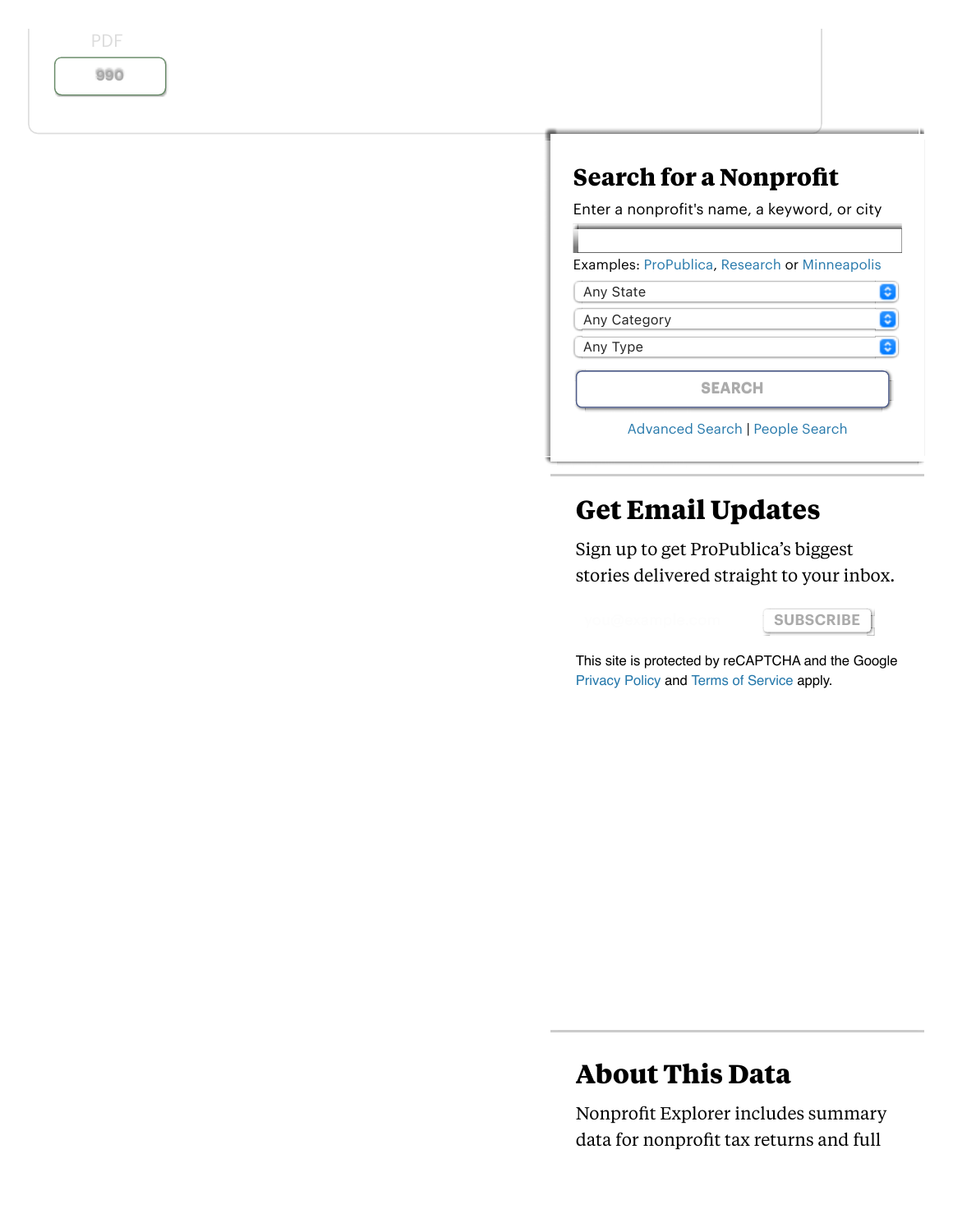Form 990 documents, in both PDF and digital formats.

The summary data contains information processed by the IRS during the 2012-2019 calendar years; this generally consists of filings for the 2011-2018 fiscal years, but may include older records. This data release includes only a subset of what can be found in the full Form 990s.

In addition to the raw summary data, we link to PDFs and digital copies of full Form 990 documents wherever possible. This consists of separate releases by the IRS of Form 990 documents processed by the agency, which we update regularly.

We also link to copies of audits nonprofit organizations that spent \$750,000 or more in Federal grant money in a single fiscal year since 2016. These audits are copied from the Federal Audit Clearinghouse.

#### **Which Organizations Are Here?**

Every organization that has been recognized as tax exempt by the IRS has to file Form 990 every year, unless they make less than \$200,000 in revenue and have less than \$500,000 in assets, in which case they have to file form 990-EZ. Organizations making less than \$50,000 don't have to file either form but do have to let the IRS [they're still in business via a Form](https://www.irs.gov/charities-non-profits/annual-electronic-filing-requirement-for-small-exempt-organizations-form-990-n-e-postcard) 990N "e-Postcard."

Nonprofit Explorer has organizations claiming tax exemption in each of the 27 subsections of the 501(c) section of the tax code, and which have filed a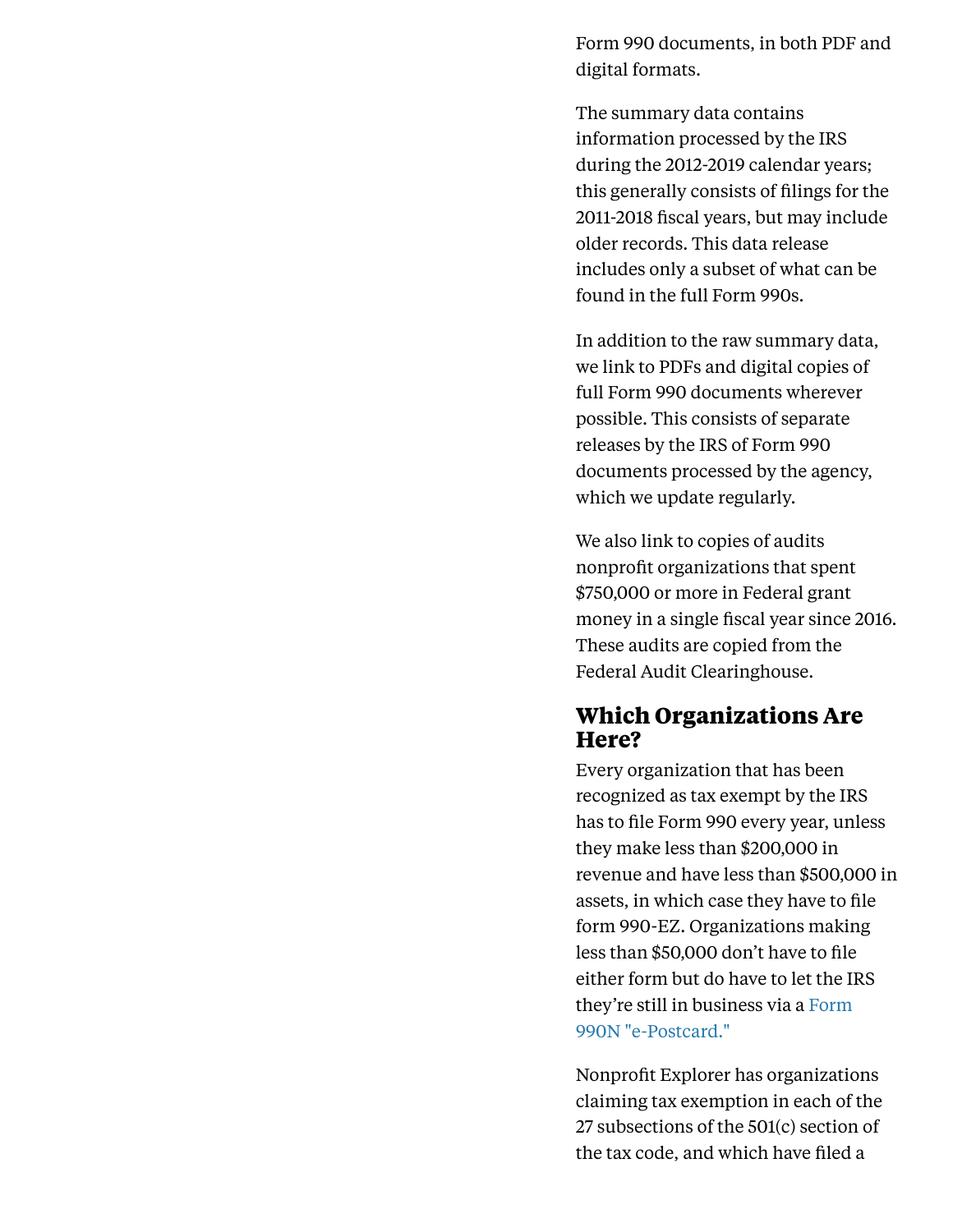Form 990, Form 990EZ or Form 990PF. Taxable trusts and private foundations that are required to file a form 990PF are also included. Small organizations filing a Form 990N "e-Postcard" are not included in this data.

#### **Types of Nonprofits**

There are 27 nonprofit designations based on the numbered subsections of [section 501\(c\) of the tax code. See the](https://projects.propublica.org/nonprofits/ctypes) list »

#### **How to Research Tax-Exempt Organizations**

[We've created a guide for investigating](https://www.propublica.org/nerds/item/resources-for-investigating-tax-exempt-organizations) nonprofits for those just getting started as well as for seasoned pros.

# **API**

The data powering this website is available programmatically, via an API. [Read the API documentation »](https://projects.propublica.org/nonprofits/api)

#### **Get the Data**

For those interested in acquiring the original data from the source, here's where our data comes from:

- [Raw filing data](https://www.irs.gov/uac/soi-tax-stats-annual-extract-of-tax-exempt-organization-financial-data). Includes EINs and summary financials as structured data.
- [Exempt Organization profiles](https://www.irs.gov/charities-non-profits/exempt-organizations-business-master-file-extract-eo-bmf). Includes organization names, addresses, etc. You can merge this with the raw filing data using EIN numbers.
- [Form 990 documents](https://www.irs.gov/charities-non-profits/form-990-series-downloads). Prior to 2017, these documents were obtained and processed by [Public.Resource.org](https://public.resource.org/) and ProPublica, and those older files are available at the [Internet Archive](https://archive.org/details/IRS990).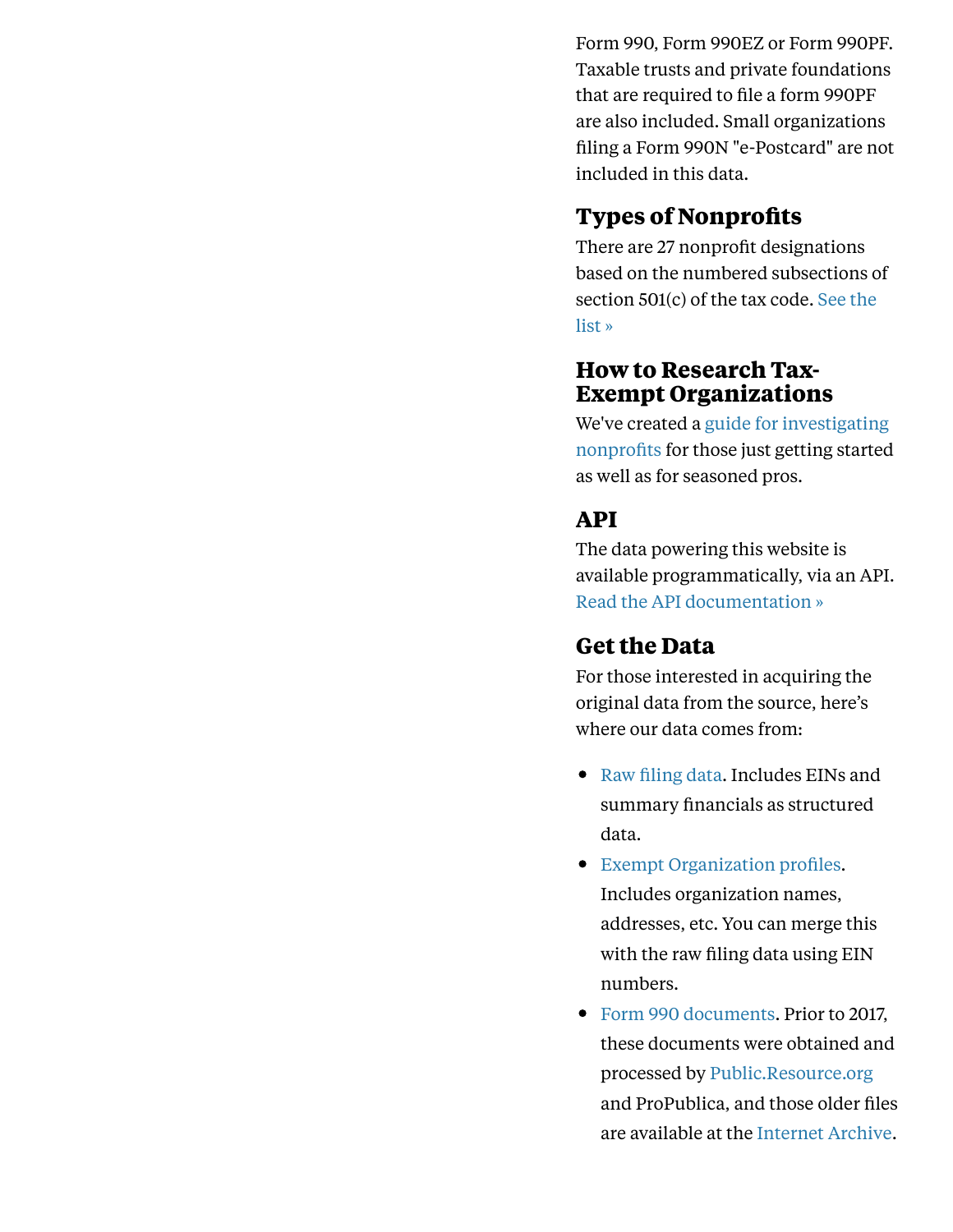Bulk PDF downloads since 2017 are available from [the IRS](https://www.irs.gov/charities-non-profits/form-990-series-downloads).

- [Form 990 documents as XML files.](https://www.irs.gov/charities-non-profits/form-990-series-downloads) Includes complete filing data (financial details, names of officers, tax schedules, etc.) in machinereadable format. Only available for electronically filed documents. Electronic data released prior to October 2021 is also available [through Amazon Web Services.](https://registry.opendata.aws/irs990/)
- [Audits.](https://harvester.census.gov/facdissem/Main.aspx) PDFs of single or programspecific audits for nonprofit organizations that spent \$750,000 or more in Federal grant money in a single fiscal year. Available for 2016 and later.

[ProPublica](https://www.propublica.org/) [ProPublica Illinois](https://www.propublica.org/illinois/) [The Data Store](https://www.propublica.org/datastore/) [Topics](https://www.propublica.org/topics) [Series](https://www.propublica.org/series) [News Apps](https://www.propublica.org/newsapps) [Get Involved](https://www.propublica.org/getinvolved) [Impact](https://www.propublica.org/impact) **[Corrections](https://www.propublica.org/corrections)** 

[About Us](https://www.propublica.org/about) [Board and Advisors](https://www.propublica.org/leadership) Off[icers and Sta](https://www.propublica.org/staff)ff [Diversity](https://www.propublica.org/diversity/) [Jobs](https://www.propublica.org/jobs) and [Fellowships](https://www.propublica.org/fellowships) [Reports](https://www.propublica.org/reports) [Media Center](https://www.propublica.org/media-center)